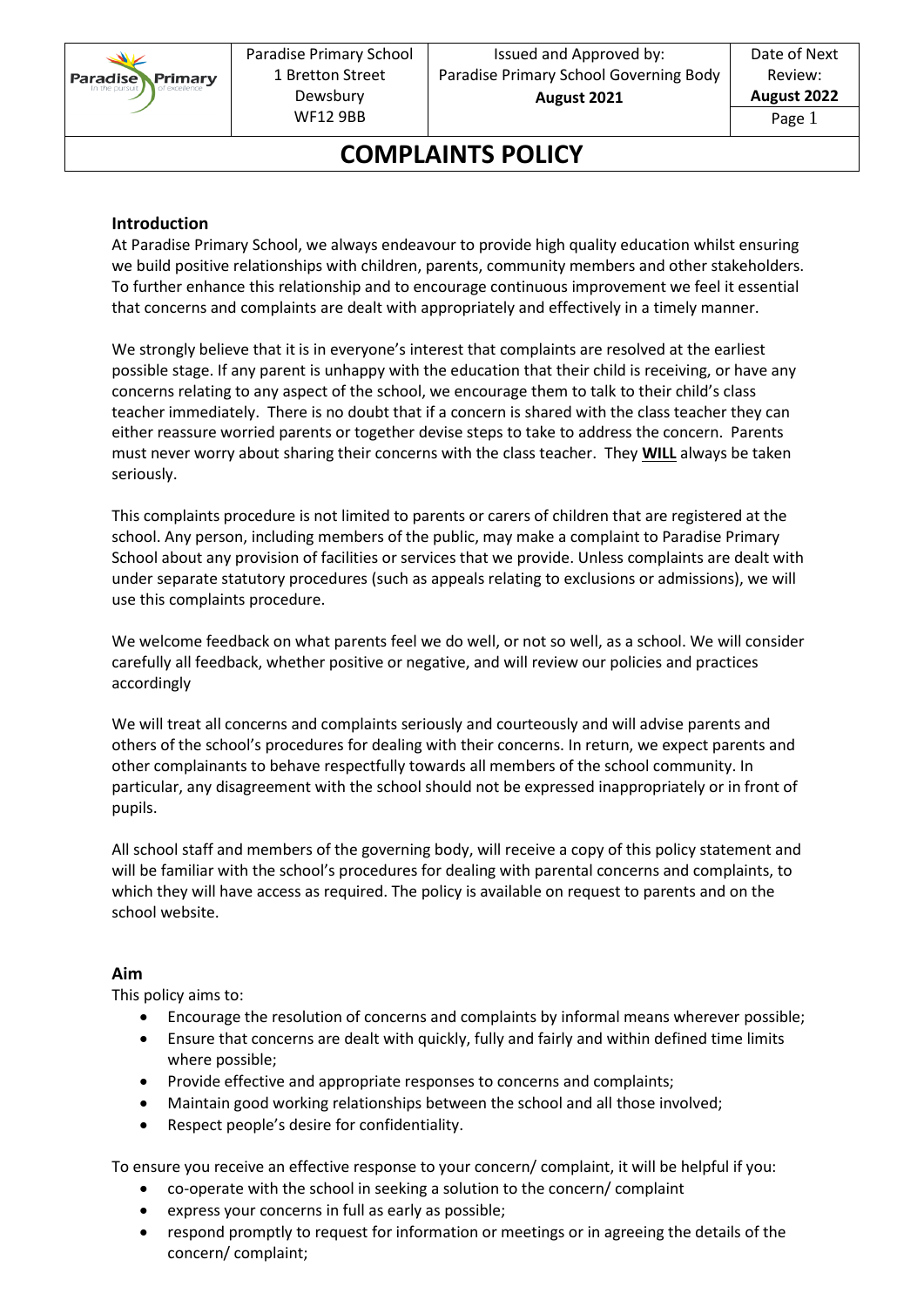

### **COMPLAINTS POLICY**

- ask for assistance if needed; and
- treat all those involved in the complaint, with respect.

#### **The difference between a concern and a complaint**

A concern may be defined as 'an expression of worry or doubt over an issue considered to be important for which reassurances are sought'.

A complaint may be defined as 'an expression of dissatisfaction however made, about actions taken or a lack of action'.

It is in everyone's interest that concerns and complaints are resolved at the earliest possible stage. Many issues can be resolved informally, without the need to use the formal stages of the complaints procedure. Paradise primary School takes concerns seriously and will make every effort to resolve the matter as quickly as possible.

#### **How to raise a concern or make a complaint**

A concern or complaint can be made in person, in writing or by telephone. They may also be made by a third party acting on behalf on a complainant, as long as they have appropriate consent to do so.

Concerns should be raised with either the class teacher or Headteacher. If the issue remains unresolved, the next step is to make a formal complaint.

Complainants should not approach individual governors to raise concerns or complaints. They have no power to act on an individual basis and it may also prevent them from considering complaints at Stage 2 of the procedure.

Complaints against school staff (except the Headteacher) should be made in the first instance, to Hafsa Patel (Headteacher) via the school office*.* Please mark them as Private and Confidential. Complaints that involve or are about the Headteacher should be addressed to Yasir Patel (Chair of Governors), via the school office. Please mark them as Private and Confidential.

Complaints about the Chair of Governors, any individual governor or the whole governing body should be addressed to Hafsa Patel via the school office. Please mark them as Private and Confidential.

For ease of use, a template complaint form is included at the end of this procedure. If you require help in completing the form, please contact the school office.

#### **Anonymous complaints**

We will not normally investigate anonymous complaints. However, the Headteacher or Chair of Governors, if appropriate, will determine whether the complaint warrants an investigation.

#### **Time scales**

You must raise the complaint within three months of the incident or, where a series of associated incidents have occurred, within three months of the last of these incidents. We will consider complaints made outside of this time frame if exceptional circumstances apply.

#### **Complaints received outside of term time**

We will consider complaints made outside of term time to have been received on the first school day after the holiday period.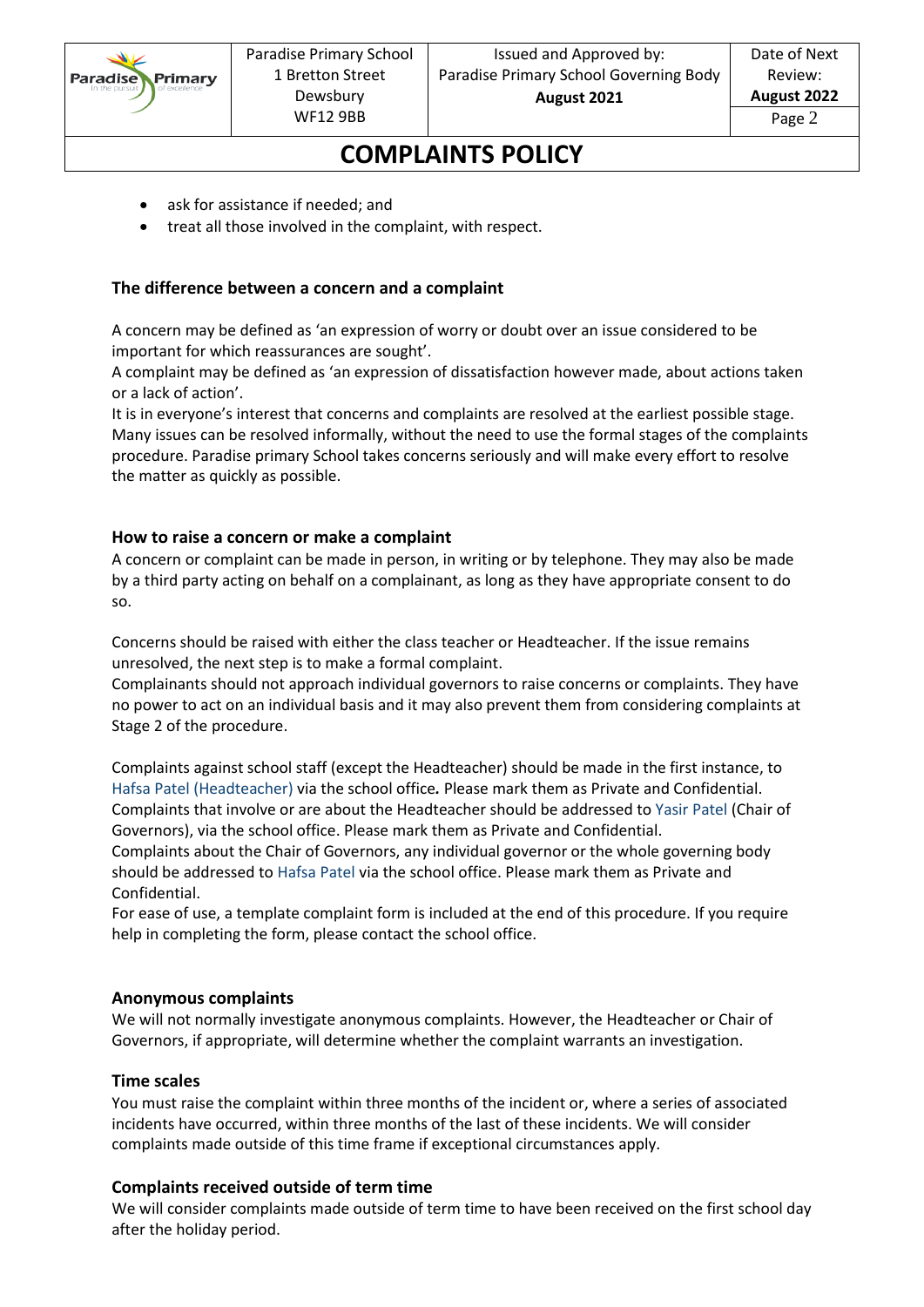

# **COMPLAINTS POLICY**

#### **Resolving complaints**

At each stage in the complaint procedure the school will seek to look at ways how the complaint can be resolved. It might be sufficient to acknowledge that the complaint is valid in whole or in part. In addition, it may be appropriate to offer one or more of the following:

- An apology;
- An admission that the situation could have been handled differently or better;
- Explanation of the steps that have been taken to ensure it does not happen again; and an indication of the timescales within which any changes will be made
- Assurance that the event that was the basis of the complaint will not recur;
- An undertaking to review school policy or procedure considering the complaint;
- An explanation that there is insufficient evidence and thus the complaint cannot be upheld;
- An explanation that, following investigation, the evidence does not substantiate the concern;
- Details of any disciplinary procedures that have taken place because of the complaint will not be shared.

### **Withdrawal of a Complaint**

If a complainant wants to withdraw their complaint, we will ask them to confirm this in writing.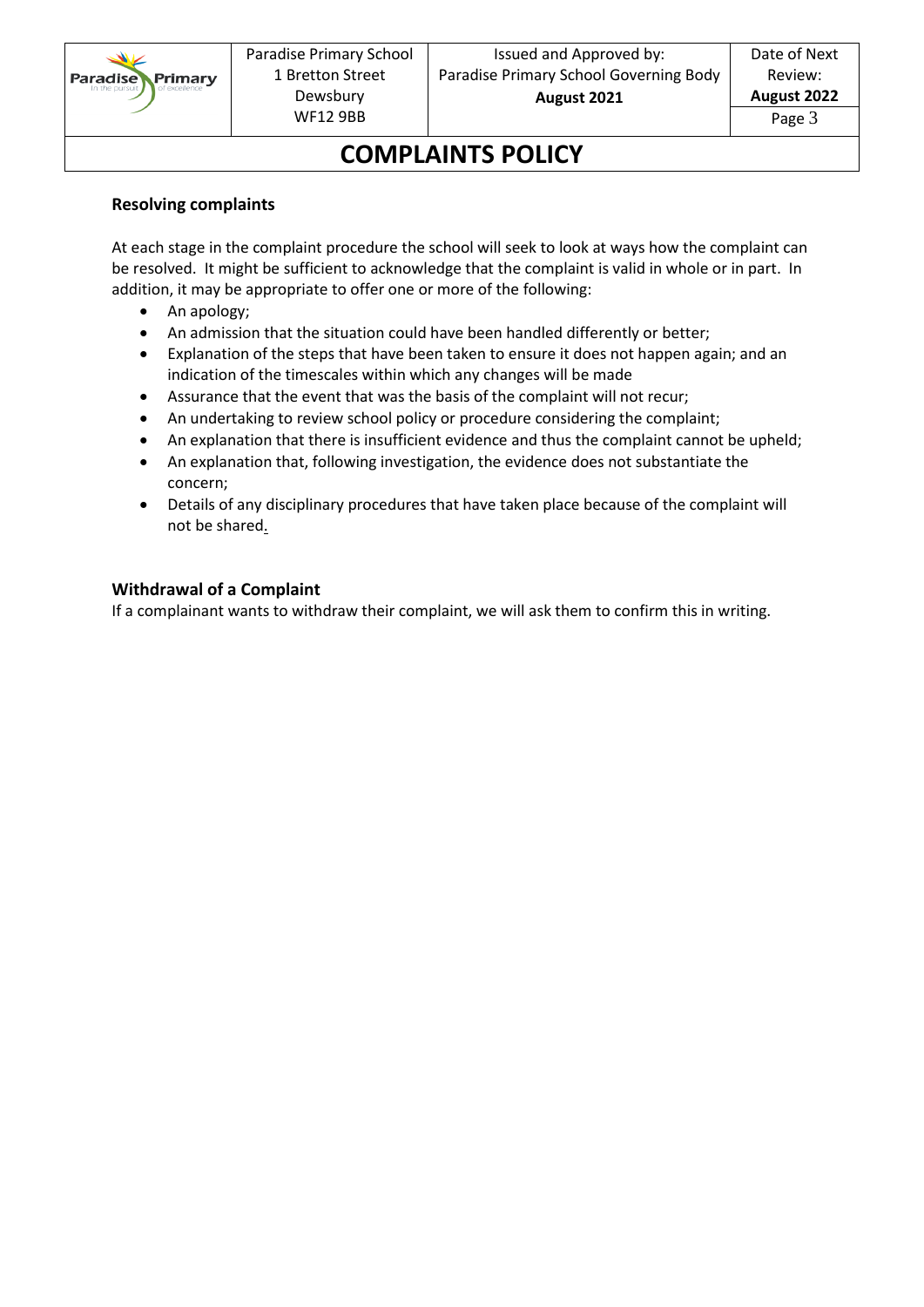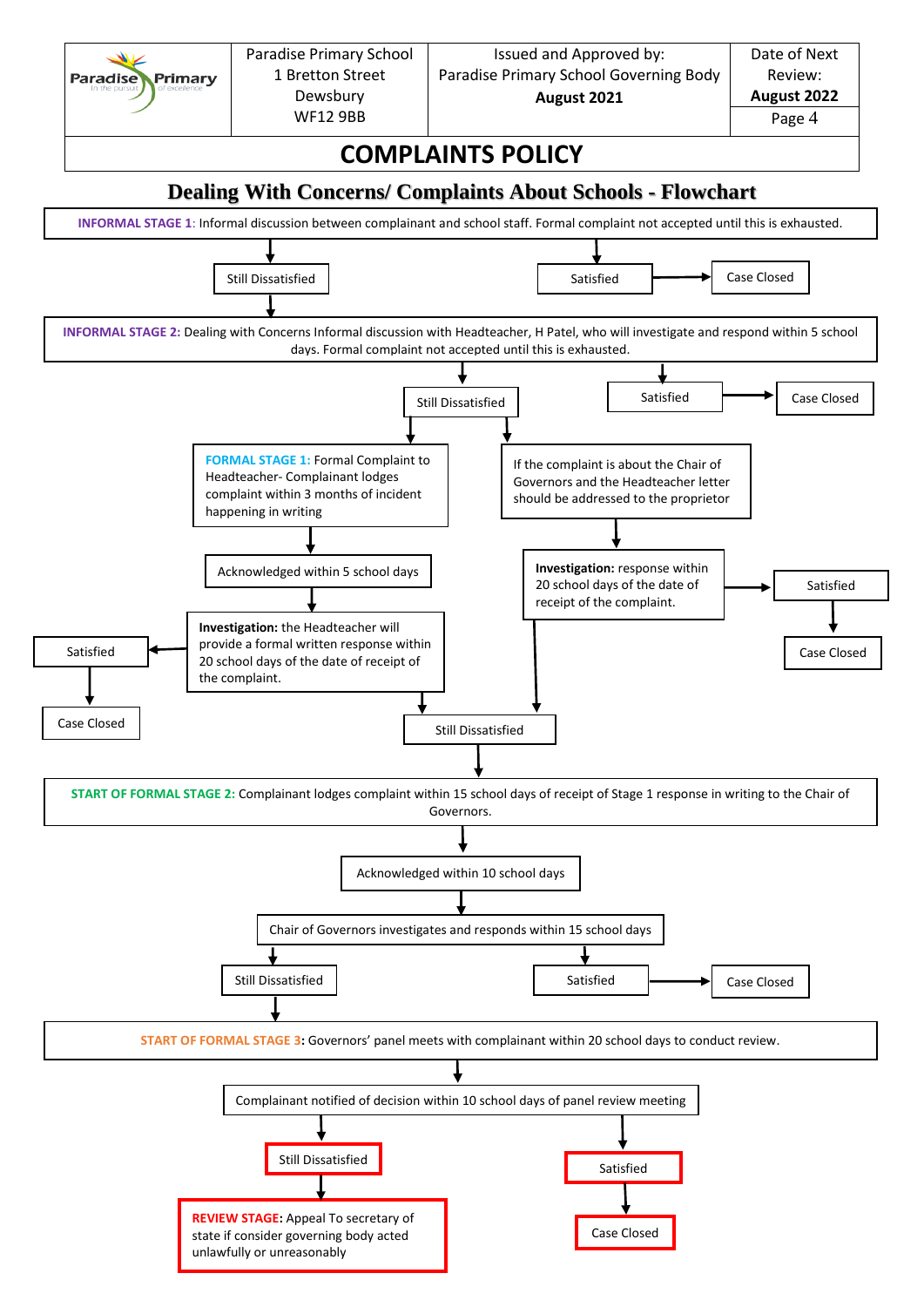

# **COMPLAINTS POLICY**

#### **Stages**

Informal Stage: Complaint heard by staff member

- Any parent who has a concern regarding their child's education should discuss the matter, in the first instance, with the child's class teacher or form tutor. In our experience most matters of concern can be resolved positively in this way with apologies where necessary and agreed course of next steps to be taken.
- There may be instances where the staff member may feel it appropriate to refer the matter to a member of the Senior Management Team (SMT). In this instance they will inform the parent and the SMT member will deal with the complaint liaising with the class teacher as necessary and respond to within 5 days.
- If the response is unsatisfactory then the parent may wish to proceed to stage 1.

Stage 1 (Formal): Complaint heard by Headteacher

- Formal complaints must be made to the Headteacher (unless they are about the Headteacher), via the school office
- Formal complaints must be made to the Headteacher (unless they are about the Headteacher), via the school office
- The Headteacher will record the date the complaint is received and will acknowledge receipt of the complaint in writing (either by letter or email) within 5 school days.
- Within this response, the Headteacher will seek to clarify the nature of the complaint, ask what remains unresolved and what outcome the complainant would like to see. The Headteacher can consider whether a face to face meeting is the most appropriate way of doing this.

### *Note: The Headteacher may delegate the task of collating the information to another staff member but not the decision on the action to be taken.*

- During the investigation, the Headteacher (or investigator) will:
	- o Interview those involved in the matter and/or those complained of if necessary, allowing them to be accompanied if they wish
	- o keep a written record of any meetings/interviews in relation to their investigation.
- If the complaint centres on a pupil, we will talk to the pupil concerned and, where appropriate, others present at the time of the incident in question. We will normally talk to pupils with a parent or carer present, unless this would delay the investigation of a serious or urgent complaint, or where a pupil has specifically said that he or she would prefer the parent or carer not to be involved. In such circumstances, we will ensure that another member of staff, with whom the pupil feels comfortable, is present.
- At the conclusion of their investigation, the Headteacher will provide a formal written response within 20 school days of the date of receipt of the complaint. If the Headteacher is unable to meet this deadline, they will provide the complainant with an update and revised response date.
- The response will detail any actions taken to investigate the complaint and provide a full explanation of the decision made and the reason(s) for it. Where appropriate, it will include details of actions Paradise Primary School will take to resolve the complaint.
- The Headteacher will advise the complainant of how to escalate their complaint should they remain dissatisfied with the outcome of Stage 1.

If the complaint is about the Headteacher, or a member of the governing body (including the Chair or Vice-Chair), a suitably skilled panel of governors will be appointed to complete all the actions at Stage 1.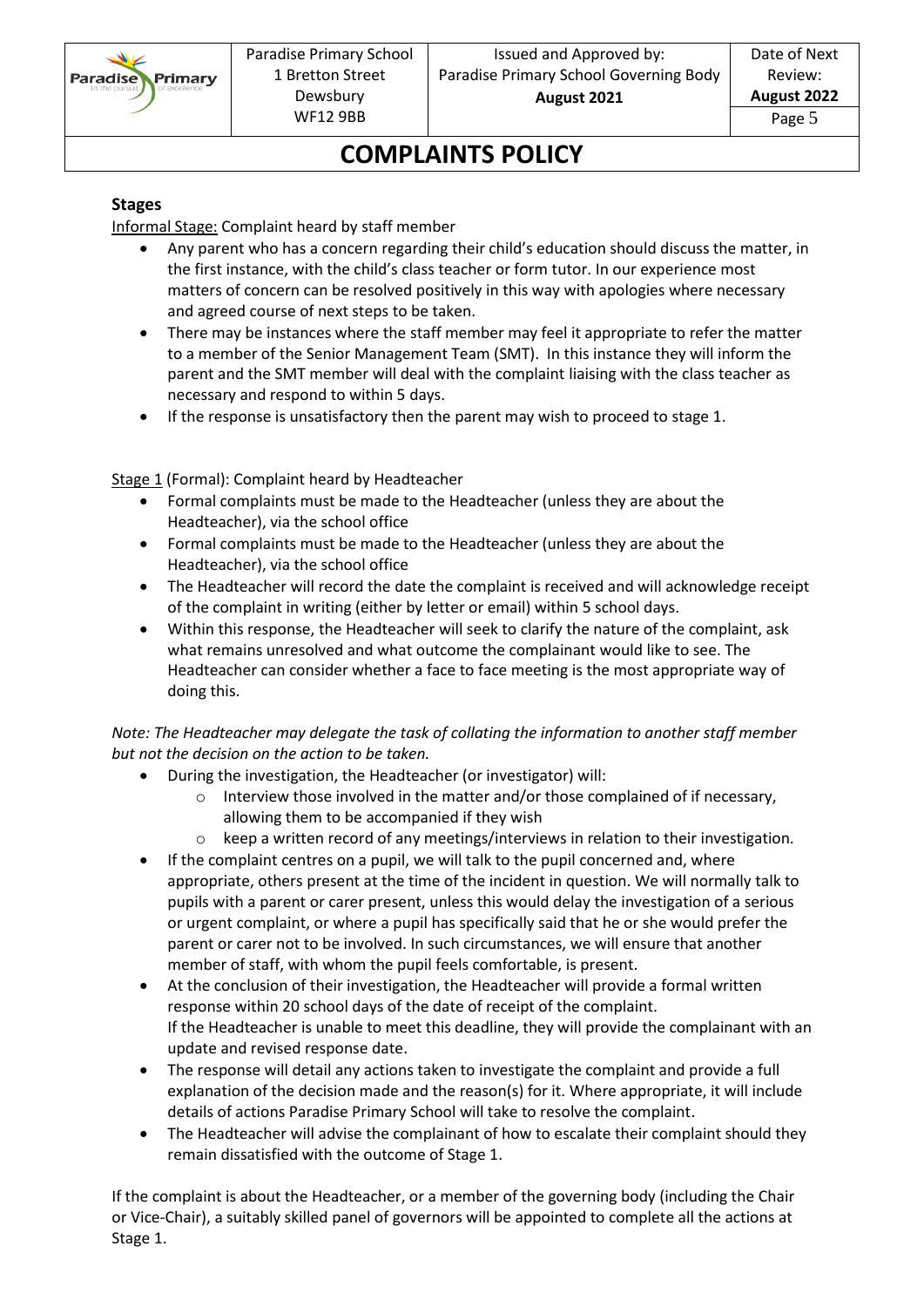

## **COMPLAINTS POLICY**

Complaints about the Headteacher or member of the governing body must be made to the Chair of Governors, via the school office. This will be investigated and responded within 20 school days of the date of receipt of complaint

If the complaint is:

- jointly about the Chair and Vice Chair or
- the entire governing body or
- the majority of the governing body

Stage 1 will be considered by an independent investigator appointed by the governing body. At the conclusion of their investigation, the independent investigator will provide a formal written response.

Stage 2 (Formal): Complaint heard by Chair of Governors

- If the complainant are dissatisfied with the outcome of Stage 1 and wishes to take the matter further, they can escalate the complaint to stage 2- writing to the Chair of Governors to request that their complaint is considered further.
- The complaint must be made in writing stating the nature of the complaint and a summary of how the school has handled it so far, within 15 school days of receipt of the Stage 1 response. This should be addressed to the 'Chair of Governors'. He will record the date the complaint is received and acknowledge the receipt of the complaint in writing or by phone/email within 10 school days. Requests received outside of this time frame will only be considered if exceptional circumstances apply.
- Complainants will be informed of the outcome in writing within 15 days of when the Chair of Governors acknowledges the complaint.
- If the complaint is about the Chair of Governors, then complainants should write to the Proprietor.

Stage 3 (Formal): Complaint heard by the Governing Body Complaints Appeal Panel

- If the complainant is still not satisfied after stage 2 then they can escalate the matter to the GB Complaints Appeal Panel who will hear the complaint. The panel will comprise of three nominated members of the GB and will be chaired by the Chair of the Governing Body, unless he has been involved in previous stages. In this instance the Vice Chair or another nominated governor will chair.
- The GB Appeals Panel is the last school based stage of the complaints process and is not convened merely to rubber stamp previous decisions. It is an impartial panel which does not consist of individuals who have had previous involvement in the process. Individual complaints will not be heard by the whole GB at any stage, as this could compromise the impartiality of any panel set up for a disciplinary hearing against a member of staff following a serious complaint.

*Note: Complaints about staff conduct will not generally be handled under this complaints procedure. Complainants will be advised that any staff conduct complaints will be considered under staff disciplinary procedures, if appropriate, but outcomes will not be shared with them.* 

- The complaint must be made in writing within 10 school days of receipt of the Stage 2 response. Receipt of the complaint will be acknowledged in writing or by phone/email within 10 school days.
- The complainant will be informed of a date and time for a meeting. The aim will be to convene a meeting within 20 school days of receipt of the Stage 2 request. If this is not possible, the complainant will be provided an anticipated date and kept informed. If the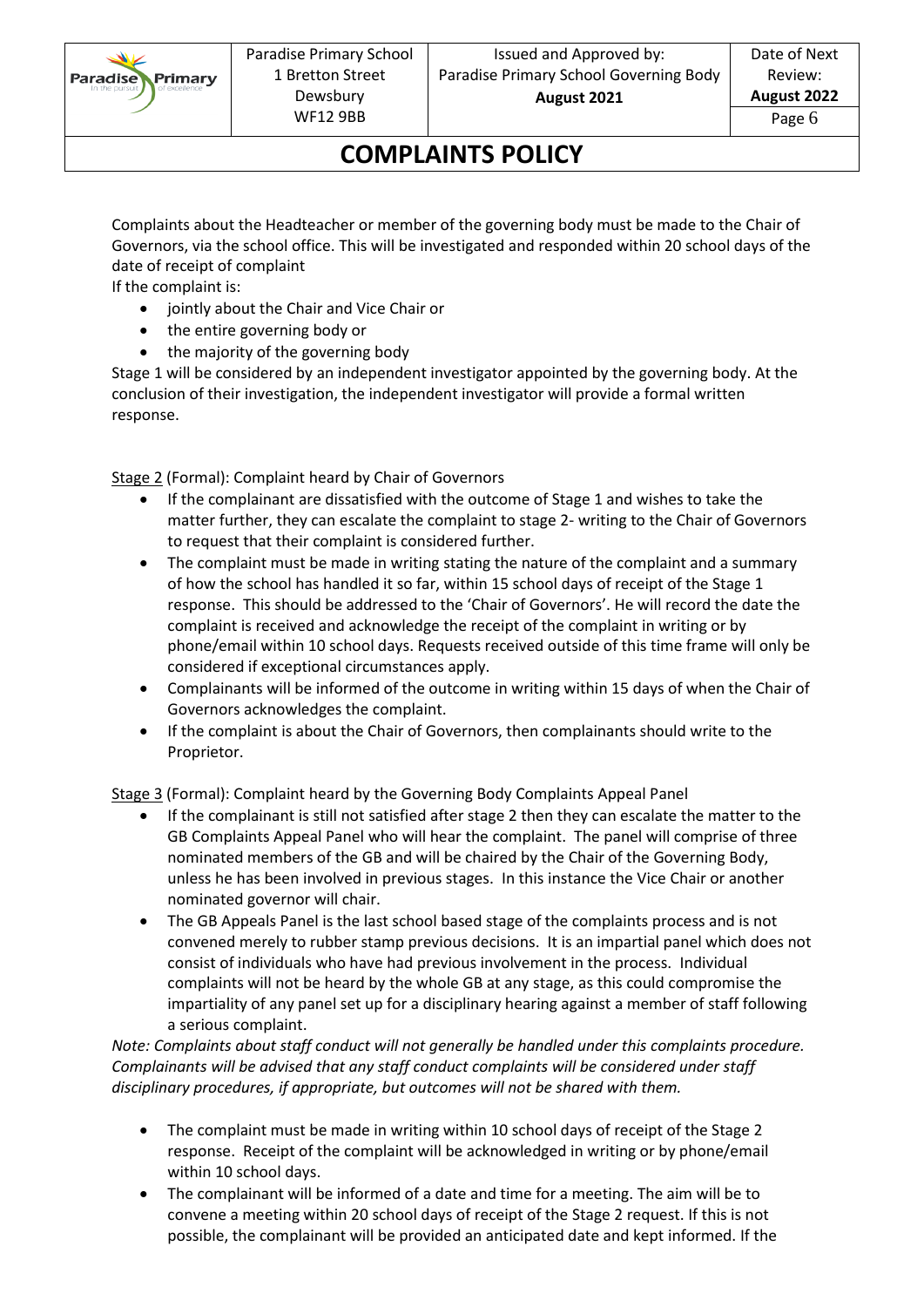

Date of Next Review: **August 2022**

Page 7

# **COMPLAINTS POLICY**

complainant rejects the offer of three proposed dates, without good reason, the Chair will decide when to hold the meeting. It will then proceed in the complainant's absence on the basis of written submissions from both parties.

- The panel will decide whether to deal with the complaint by inviting parties to a meeting or through written representations, but in making their decision they will be sensitive to the complainant's needs.
- At this panel hearing the complainant may be accompanied by a relative or friend if they wish. Generally, we do not encourage either party to bring legal representatives to the panel meeting. However, there may be occasions when legal representation is appropriate
- Representatives from the media are not permitted to attend.
- At least 5 school days before the meeting, the Chair will:
	- o confirm and notify the complainant of the date, time and venue of the meeting, ensuring that, if the complainant is invited, the dates are convenient to all parties and that the venue and proceedings are accessible
	- o request copies of any further written material to be submitted to the panel at least 5 school days before the meeting.
- Any written material will be circulated to all parties at least 5 school days before the date of the meeting. The panel will not normally accept, as evidence, recordings of conversations that were obtained covertly and without the informed consent of all parties being recorded.
- The panel will also not review any new complaints at this stage or consider evidence unrelated to the initial complaint to be included. New complaints must be dealt with from Stage 1 of the procedure.
- The meeting will be held in private. Electronic recordings of meetings or conversations are not normally permitted unless a complainant's own disability or special needs require it.
- Prior knowledge and consent of all parties attending must be sought before meetings or conversations take place. Consent will be recorded in any minutes taken.

### **Remit of The Governing Body Complaints Appeal Panel**

The panel will consider the complaint and all the evidence presented. The panel can:

- uphold the complaint in whole or in part
- dismiss the complaint in whole or in part.

If the complaint is upheld in whole or in part, the panel will:

- decide on the appropriate action to be taken to resolve the complaint
- Recommend changes to the school's systems or procedures to ensure that problems of a similar nature do not recur,

The Chair of the Panel will provide the complainant and Paradise Primary School with a full explanation of their decision and the reason(s) for it, in writing, within 10 school days. The letter will include details of how to contact the Department for Education if they are dissatisfied with the way their complaint has been handled by Paradise Primary School and also explain if there are any further rights of appeal and, if so, to whom they need to be addressed.

If the complaint is:

- jointly about the Chair and Vice Chair or
- the entire governing body or
- the majority of the governing body

then complainants should write to the Proprietor.

The response will detail any actions taken to investigate the complaint and provide a full explanation of the decision made and the reason(s) for it. Where appropriate, it will include details of actions Paradise Primary School will take to resolve the complaint.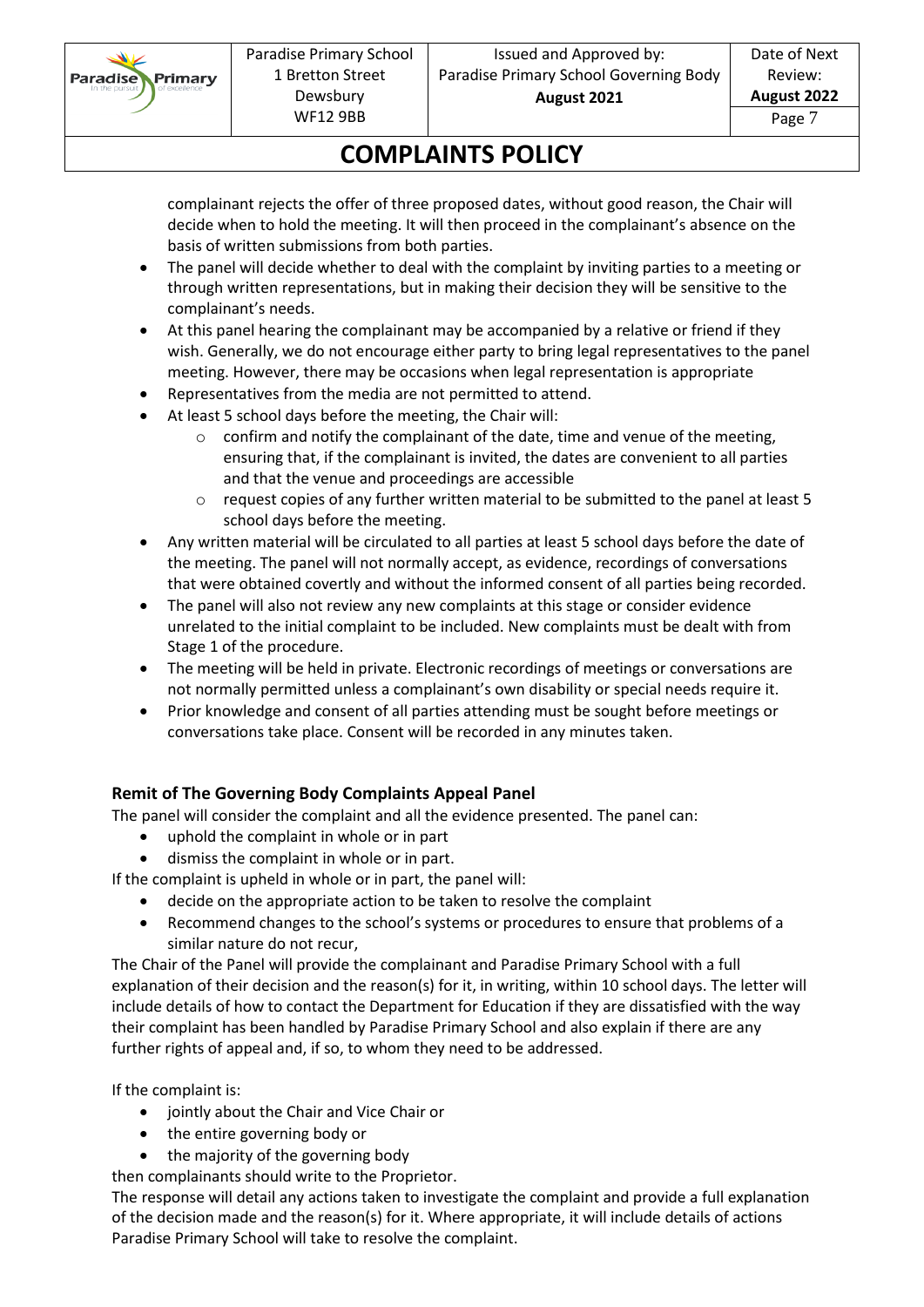

# **COMPLAINTS POLICY**

The response will also advise the complainant of how to escalate their complaint should they remain dissatisfied.

The copy of the decision and all matters relating to complaints will be also made available to the person complained about, if relevant and stored in the Complaints Folder so can be viewed by Head Teacher and Proprietor. In this folder a record of all complaints that are made, whether they are resolved following a formal procedure or proceed to a panel hearing and action taken by the school will be logged because of those complaints. All these findings will be kept confident and stored in the Head Teacher's office and will be available on request from a regulatory body.

### **General Principles**

- No governor will sit on a panel if he/she has had prior involvement;
- We will attempt to ensure that the panel consists of a cross section of the categories of governor and sensitive to the issues of race, gender and religious affiliation;
- At any stage throughout the complaints process the complainant may be accompanied or represented by a person of their choosing;
- The aim of the hearing, which needs to be held in private, will always be to resolve the complaint and achieve reconciliation between the school and the complainant;
- The panel Chair will ensure that the proceedings are as welcoming as possible;
- The panel will equal consideration to the views of the child as they do to an adult;
- It has to be recognised that the complainant might not be satisfied with the outcome if the hearing does not find in their favour.

#### **Next Steps**

If the complainant believes the school did not handle their complaint in accordance with the published complaints procedure or they acted unlawfully or unreasonably in the exercise of their duties under education law, they can contact the Secretary of State for Education at the Department for Education (DfE) after they have completed Stage 3.

The Department for Education will not normally reinvestigate the substance of complaints or overturn any decisions made by Paradise Primary School. They will consider whether Paradise Primary School has adhered to education legislation and any statutory policies connected with the complaint.

The complainant can refer their complaint to the Department for Education online at: [www.education.gov.uk/contactus,](http://www.education.gov.uk/contactus) by telephone on: 0370 000 2288 or by writing to:

The School Complaints Unit (SCU) Department for Education Piccadilly Gate Store Street Manchester M1 2WD Tel: 0370 000 2288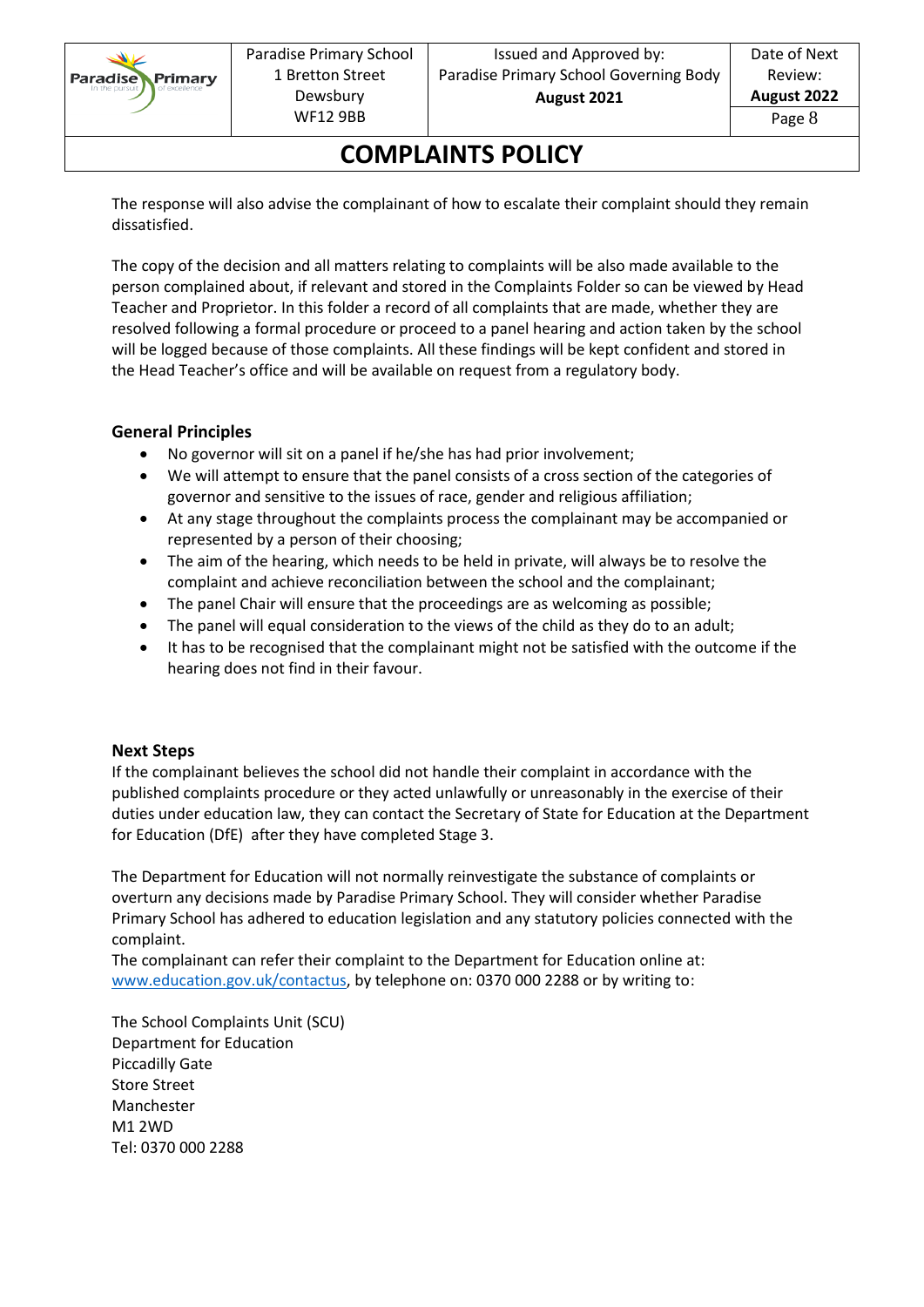

### **COMPLAINTS POLICY**

#### **MANAGING SERIAL OR UNREASONABLE COMPLAINTS**

Paradise Primary School is committed to dealing with all complaints fairly and impartially, and to providing a high-quality service to those who complain. We will not normally limit the contact complainants have with our school. However, we do not expect our staff to tolerate unacceptable behaviour and will take action to protect staff from that behaviour, including that which is abusive, offensive or threatening.

The school defines unreasonable behaviour as that which hinders our consideration of complaints because of the frequency or nature of the complainant's contact with the school, such as, if the complainant:

- refuses to articulate their complaint or specify the grounds of a complaint or the outcomes sought by raising the complaint, despite offers of assistance
- refuses to co-operate with the complaint's investigation process
- refuses to accept that certain issues are not within the scope of the complaint's procedure
- insists on the complaint being dealt with in ways which are incompatible with the complaint's procedure or with good practice
- introduces trivial or irrelevant information which they expect to be considered and commented on
- raises large numbers of detailed but unimportant questions, and insists they are fully answered, often immediately and to their own timescales
- makes unjustified complaints about staff who are trying to deal with the issues, and seeks to have them replaced
- changes the basis of the complaint as the investigation proceeds
- repeatedly makes the same complaint (despite previous investigations or responses concluding that the complaint is groundless or has been addressed)
- refuses to accept the findings of the investigation into that complaint where the school's complaint procedure has been fully and properly implemented and completed including referral to the Department for Education
- seeks an unrealistic outcome
- makes excessive demands on school time by frequent, lengthy and complicated contact with staff regarding the complaint in person, in writing, by email and by telephone while the complaint is being dealt with
- uses threats to intimidate
- uses abusive, offensive or discriminatory language or violence
- knowingly provides falsified information
- publishes unacceptable information on social media or other public forums.

Complainants should try to limit their communication with the school that relates to their complaint, while the complaint is being progressed. It is not helpful if repeated correspondence is sent (either by letter, phone, email or text), as it could delay the outcome being reached.

Whenever possible, the headteacher or Chair of Governors will discuss any concerns with the complainant informally before applying an 'unreasonable' marking.

If the behaviour continues, the headteacher will write to the complainant explaining that their behaviour is unreasonable and ask them to change it. For complainants who excessively contact the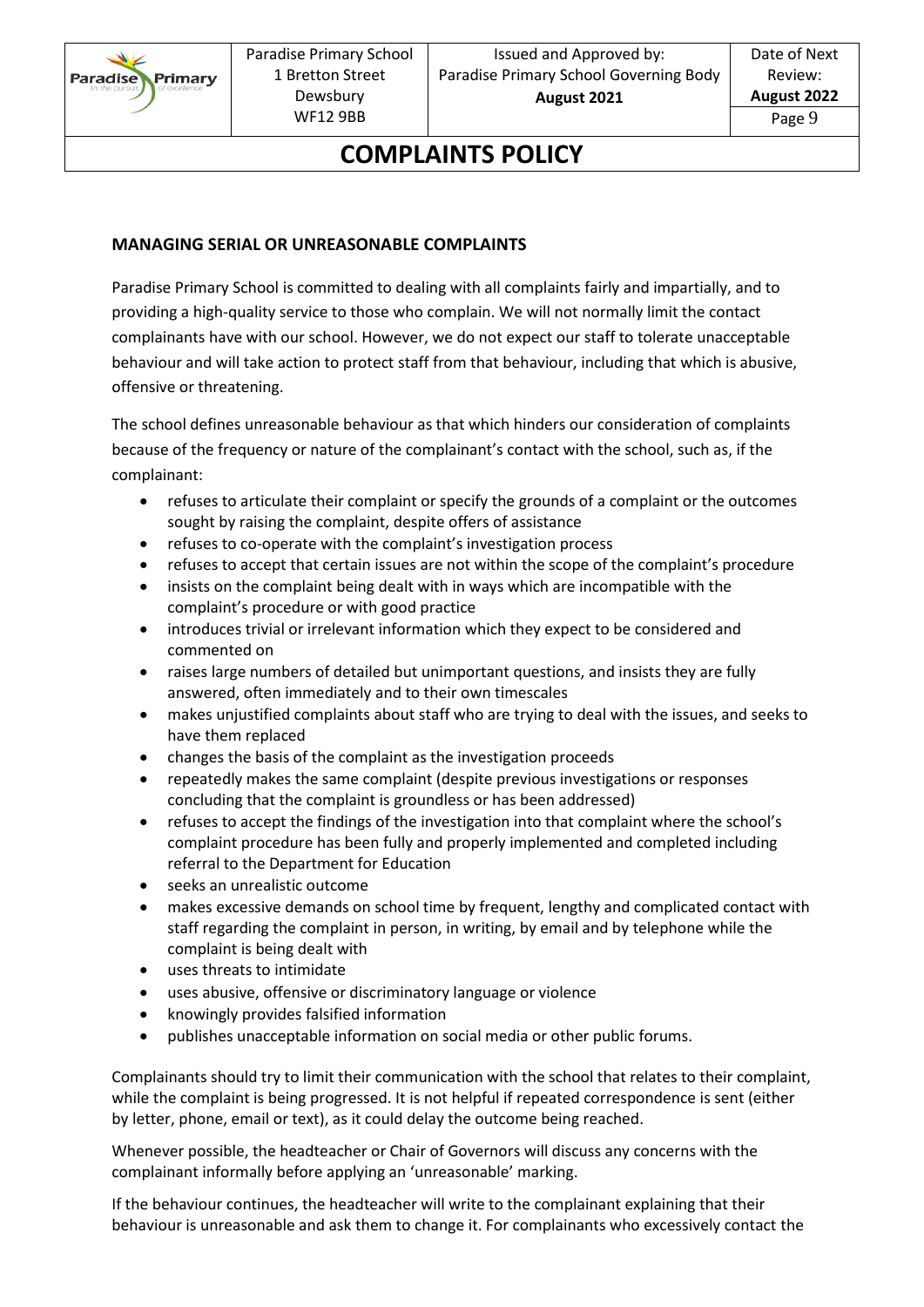

# **COMPLAINTS POLICY**

school causing a significant level of disruption, we may specify methods of communication and limit the number of contacts in a communication plan. This will be reviewed after six months.

In response to any serious incident of aggression or violence, we will immediately inform the police and communicate our actions in writing. This may include barring an individual from Paradise Primary School.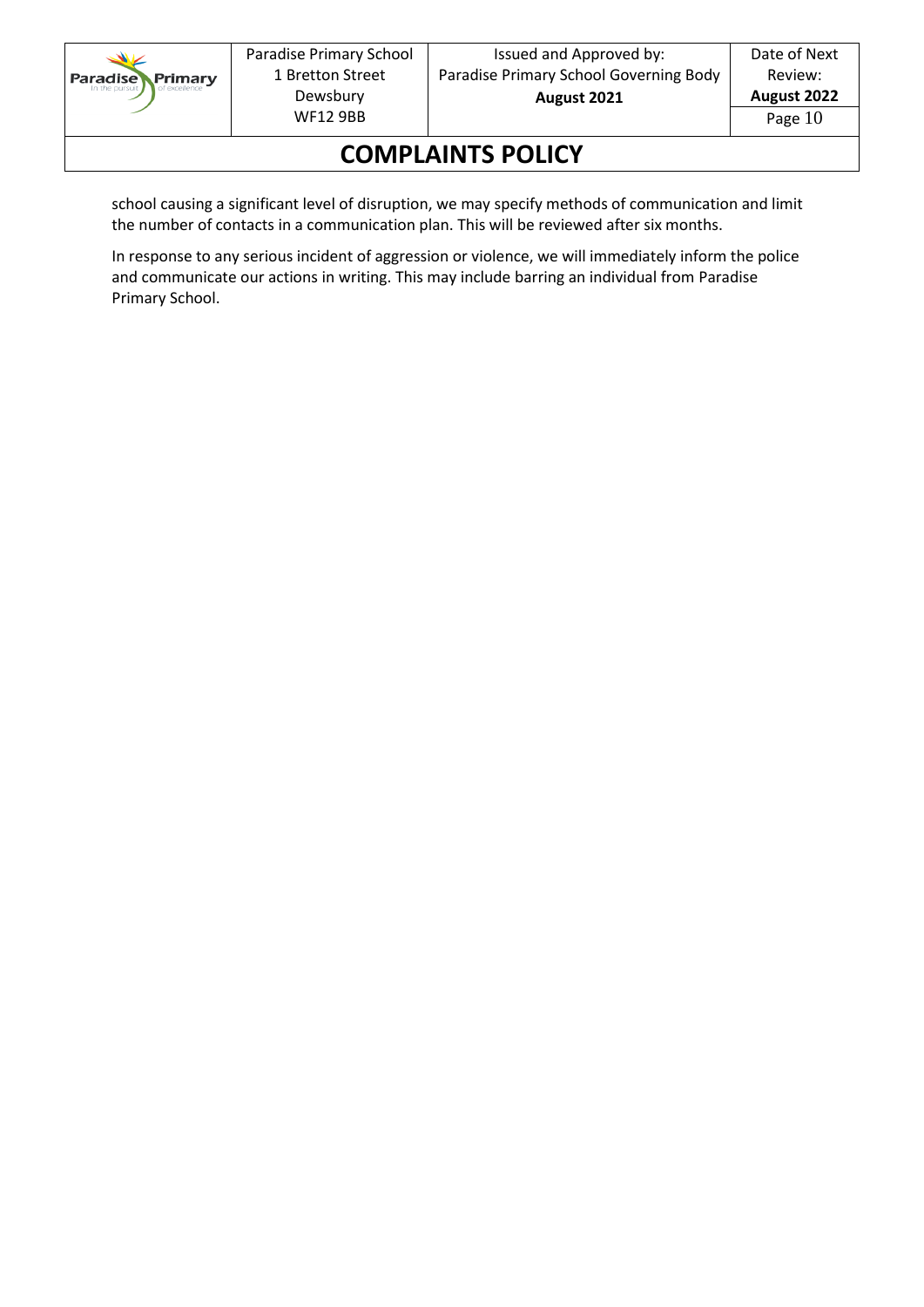

### **COMPLAINTS POLICY**

### **Annexe C (I) Complaint Form**

Please complete and return to Hafsa Patel (Headteacher) who will acknowledge receipt and explain what action will be taken.

| Your name:                                                   |                                                                   |                            |                                  |                                                                                                   |
|--------------------------------------------------------------|-------------------------------------------------------------------|----------------------------|----------------------------------|---------------------------------------------------------------------------------------------------|
| Pupil's name (if relevant):                                  |                                                                   |                            |                                  | Your relationship to the pupil (if relevant):                                                     |
| <b>Address:</b>                                              |                                                                   |                            | Postcode:                        |                                                                                                   |
| Day time telephone number:                                   |                                                                   |                            | <b>Evening telephone number:</b> |                                                                                                   |
| about it.                                                    |                                                                   |                            |                                  | Please give details of your complaint, including whether you have spoken to anybody at the school |
|                                                              | What actions do you feel might resolve the problem at this stage? |                            |                                  |                                                                                                   |
|                                                              |                                                                   |                            |                                  |                                                                                                   |
|                                                              |                                                                   |                            |                                  |                                                                                                   |
|                                                              |                                                                   |                            |                                  |                                                                                                   |
| Are you attaching any paperwork? If so, please give details. |                                                                   |                            |                                  |                                                                                                   |
|                                                              |                                                                   |                            |                                  |                                                                                                   |
|                                                              |                                                                   |                            |                                  |                                                                                                   |
|                                                              |                                                                   |                            |                                  |                                                                                                   |
|                                                              |                                                                   |                            |                                  |                                                                                                   |
|                                                              |                                                                   |                            |                                  |                                                                                                   |
| Signature:                                                   |                                                                   |                            | Date:                            |                                                                                                   |
| <b>Official use</b>                                          |                                                                   | Date acknowledgement sent: |                                  |                                                                                                   |
| By who:                                                      |                                                                   | Complaint referred to:     |                                  | Date:                                                                                             |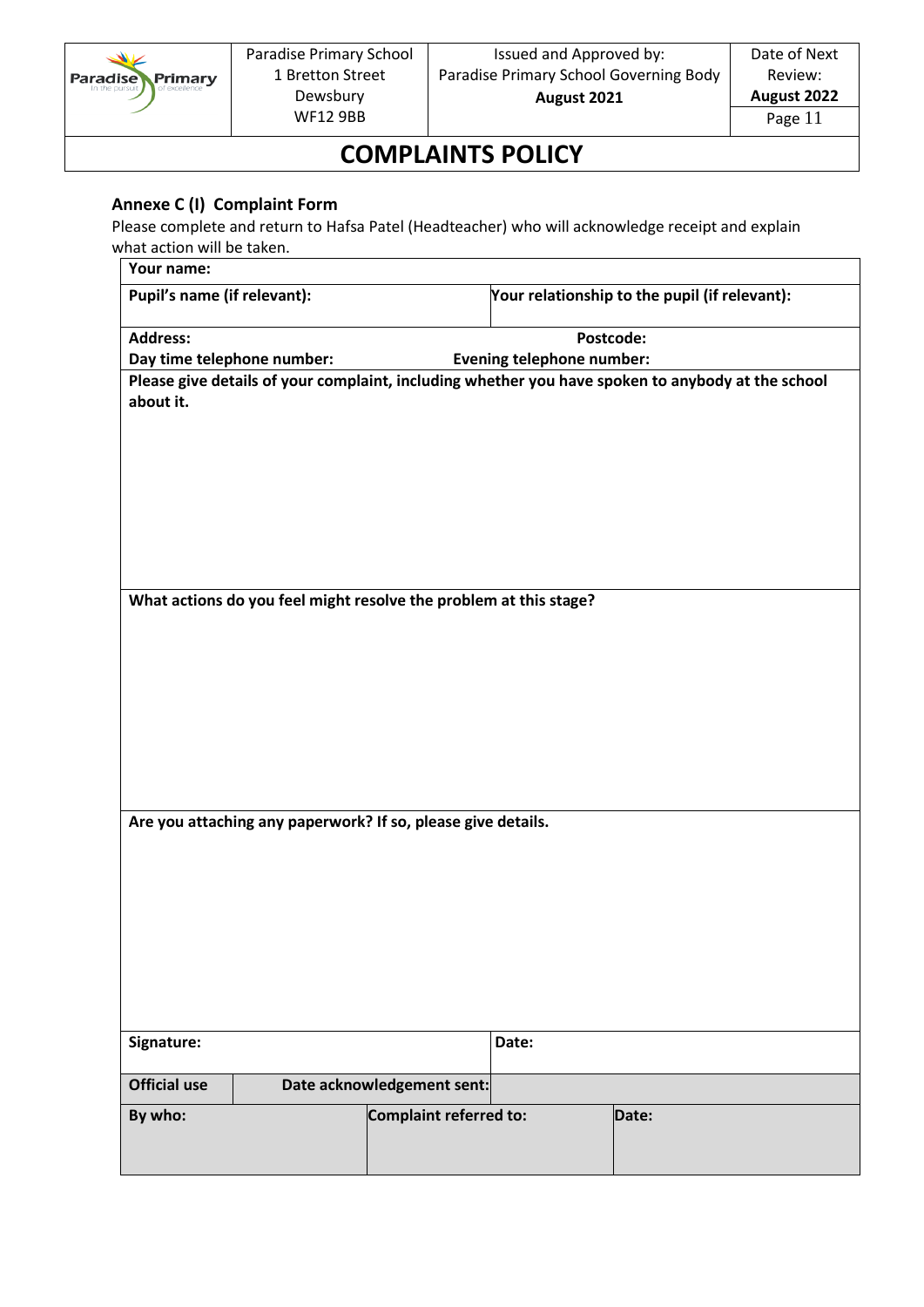

# **COMPLAINTS POLICY**

### **Annexe C (I) FORMAL STAGE :To be filled in by complainant School Complaints Recording Form**

### **Complaints / Feedback form**

If applicable, name of child (ren) and year at school

……………………………………………………………………………………

Your relationship to the school, e.g. parent, carer, neighbour, member of the public, student:

…………………………………………………………………………………………………. Please give details of your complaint:

What action, if any, have you already taken to try and resolve your concern? Who did you speak to, when and what was the response?

What actions do you feel might resolve the problem at this stage?

Signature ………………………Print Name………………………….……Date ………………

**Official Use:** Date of acknowledgment………………….… By whom ………………………

Complaint referred to ……………………………………….…Date …………………………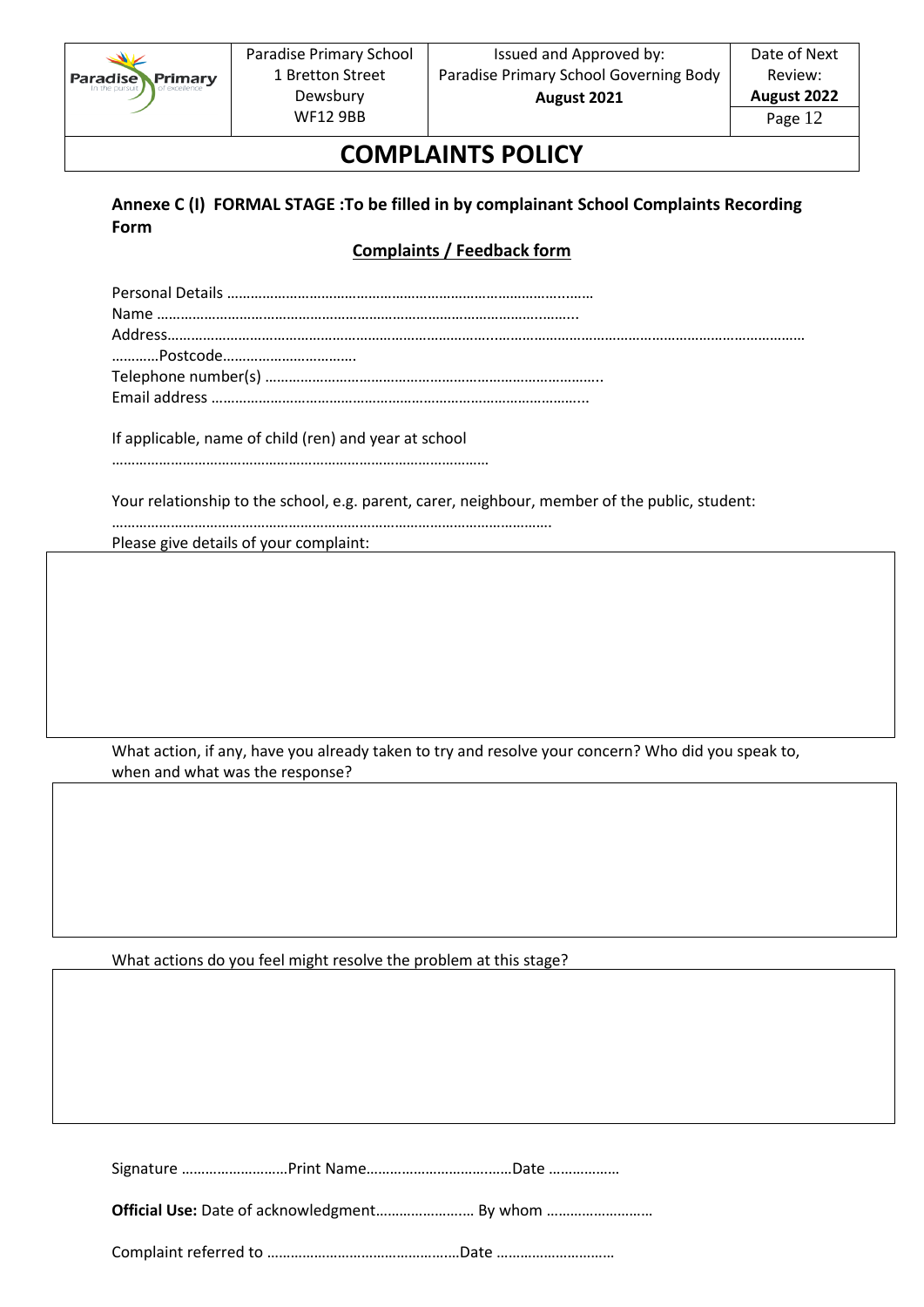

# **COMPLAINTS POLICY**

### **Annexe C (II) Schools Complaints Outcome Log**

If applicable, name of child(ren) and year at school

*Please ensure this log is passed on to the governor responsible for dealing with this complaint*

Brief details of the complaint:

| What stage has this complaint been through? |  |  |  |
|---------------------------------------------|--|--|--|
| Informal stage 1:                           |  |  |  |
| Informal 2                                  |  |  |  |

Brief details of what steps were taken by the school at the Informal stage(s)

#### **Formal stage**

What action(s) have been taken by the school to try and resolve the complaint?

Action taken by .........................................................................................................

Details of final outcome:

| Has the complainant been closed?                                           |        |  |  |
|----------------------------------------------------------------------------|--------|--|--|
|                                                                            | No     |  |  |
| If No has this moved to Review stage                                       | Yes/No |  |  |
| Signature ………………………………………Print Name……………………………………………………… Date ……………………………… |        |  |  |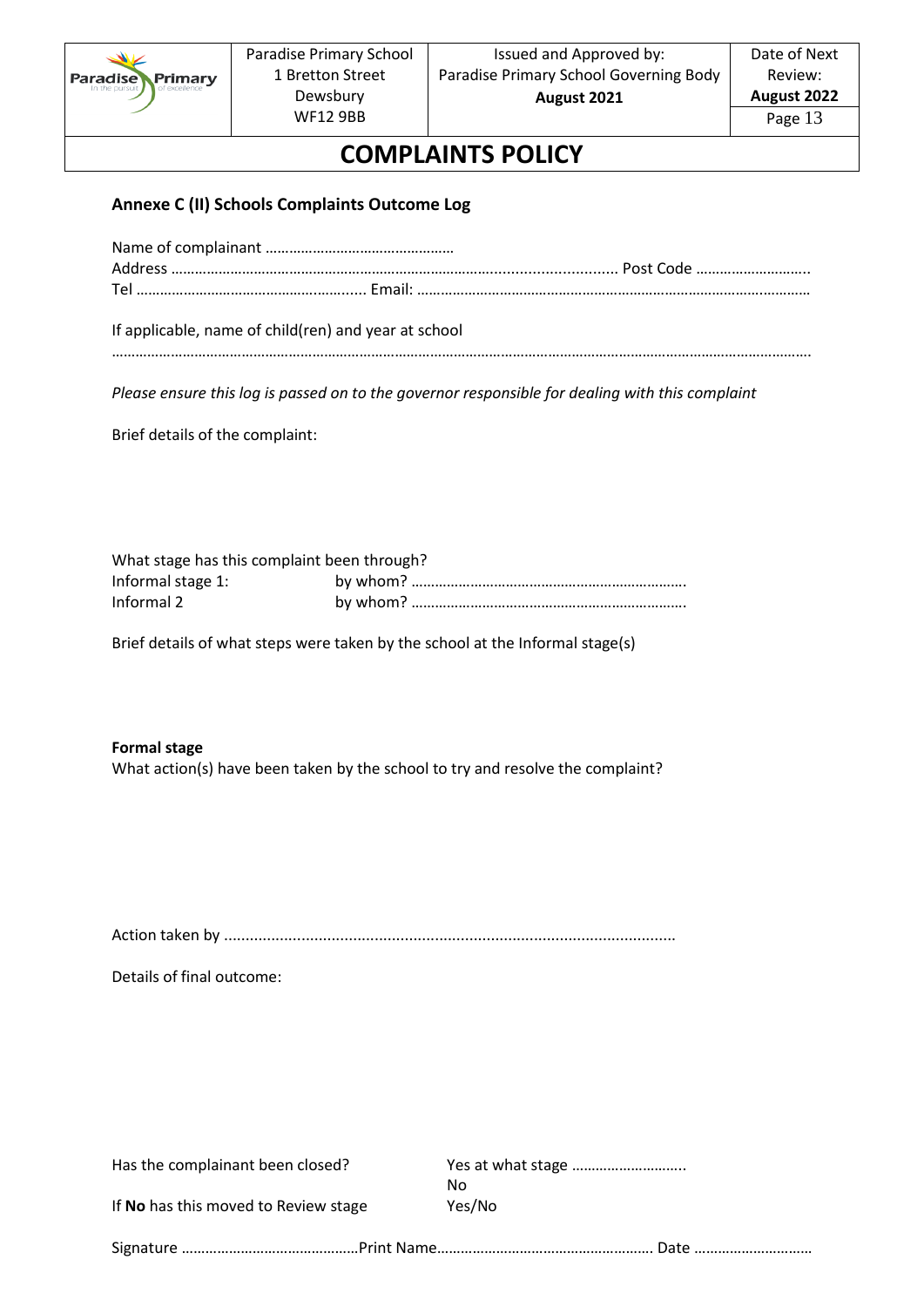

### **COMPLAINTS POLICY**

#### **Annexe D Model Complaint Closure Letter – Stage 2**

*Please Note: letters should be sent out on School Letter Headed paper*

Dear Mr and Mrs X,

#### **FORMAL STAGE 1 COMPLAINT ABOUT Y AND SCHOOL Z**

Thank you for your letter dated…………. From your letter(s) it is clear that you are still unhappy with the situation. As a result I have decided to have the matter investigated as part of formal stage one of the school's complaints procedure. You complain that:

#### *Summary of complaint to be stated. State each point separately.*

I have completed my investigation and can offer the following response(s) on each of the points you have raised.

1. Concerning your complaint that ….

2. Concerning your complaint that ….

It is important that you are clear about what action the school has taken at each stage of the process so far:

Informal stage

*State what action was taken in response and the outcome of this.* 

#### Formal stage one

*State what investigative action was taken in response and the outcome of this, including any remedial action to be taken if complaint is upheld.* 

I hope this response answers your concerns. Please let me know if you wish me to clarify any points.

In the meantime, if you are still not satisfied with my reply, there is a further stage of the complaints procedure that you can follow. This formal stage two is a review by a panel of governors who will look at the way in which your complaint has been dealt with. The panel will not, however, rehear the whole case.

To go to the next formal stage two, you should write to the chair of governors within 15 days of the receipt of this letter, giving your reasons why you wish to take your complaint further. If you are still not satisfied with the results of formal stage two (panel of governors outcome), you can complain to the Secretary of State for Education who will consider how your complaint has been handled.

Yours sincerely,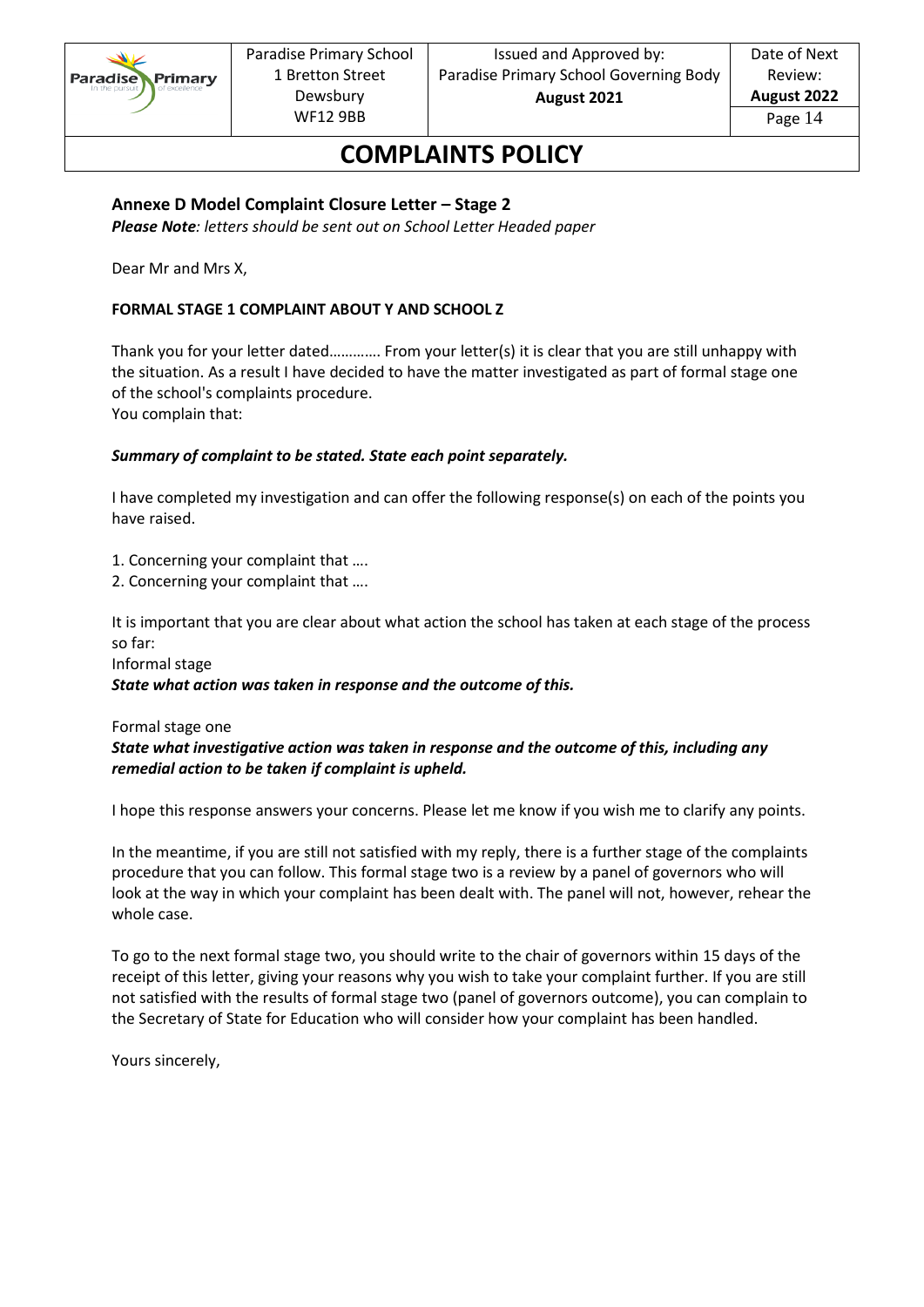

### **COMPLAINTS POLICY**

#### **Annexe E Model Complaint Closure Letter – Stage Three**

*Please Note: letters should be sent out on School Letter Headed paper*

Dear Mrs and Mrs …………..

#### **FORMAL STAGE 2 COMPLAINT ABOUT Y AND SCHOOL Z**

The panel met on ………..,date……….…to hear your appeal regarding your complaint which can be summarised as follows:

*That so and so/the school did/said/did not,…* 

#### **Legal or administrative background**

*State any legal or administrative background to the case, including any legislation relevant to the investigation.*

#### **The investigation**

*Set out the key facts about the complaint, the findings and conclusions from the formal stage one investigation, and any continuing concerns.* 

#### **Conclusion**

*Set out the findings of the panel* 

**Panel decision**  *Outcome of the decision* 

Please let me know if you wish me to clarify any points for you.

In the meantime, if you remain dissatisfied with the way in which your complaint has been dealt with, you can contact the Secretary of State for Education through the DfE website www.education.gov.uk or by writing to the following address:

The School Complaints Unit (SCU) Department for Education Piccadilly Gate Store Street Manchester M1 2WD

Yours sincerely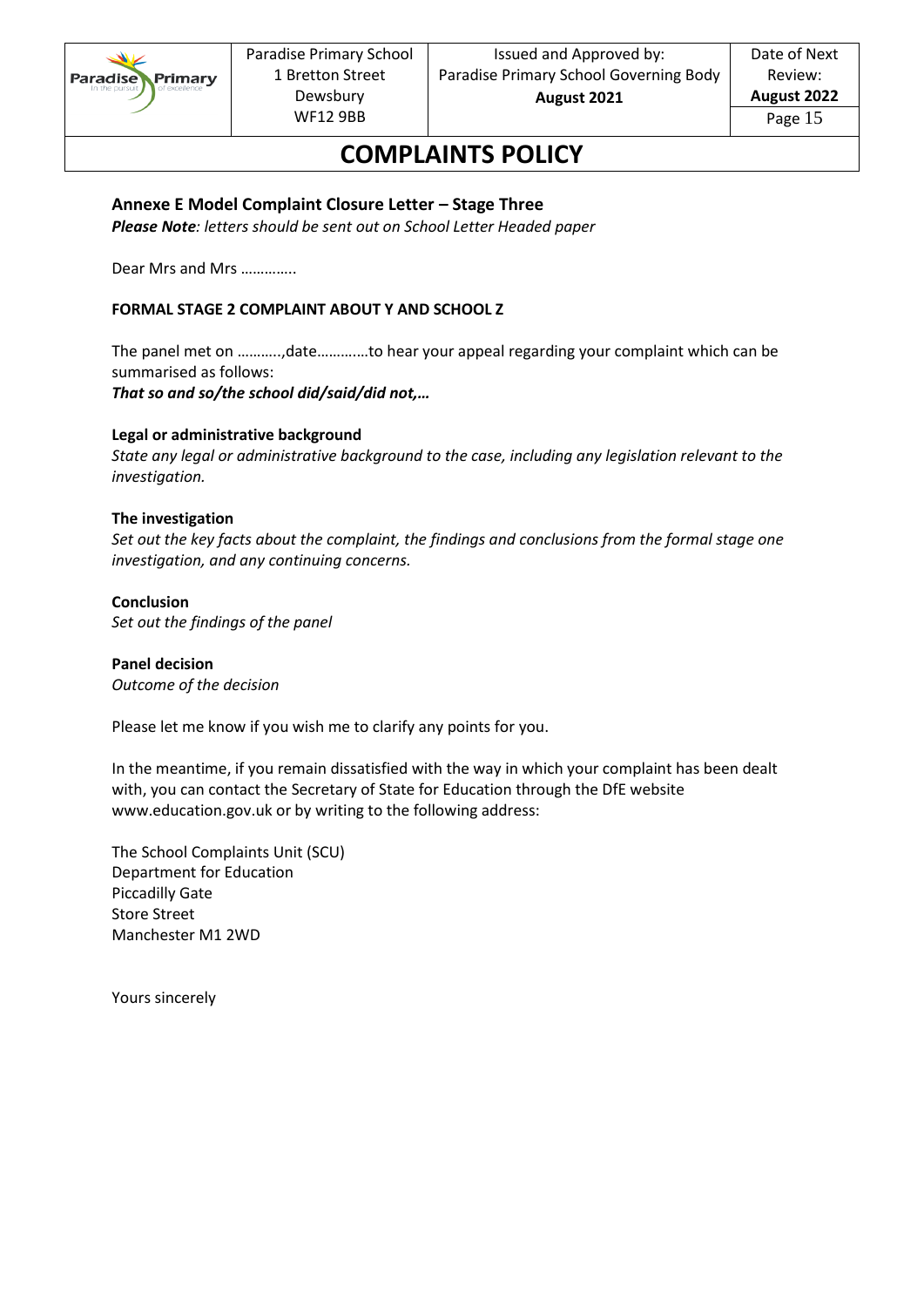

Date of Next Review: **August 2022**

Page 16

# **COMPLAINTS POLICY**

### **Appendix (i) Complaints which are subject to statutory procedures**

This procedure covers all complaints about any provision of community facilities or services by Paradise primary School other than complaints that are dealt with under other statutory procedures, including those listed below.

| <b>Exceptions</b>                                    | Who to contact                                                |
|------------------------------------------------------|---------------------------------------------------------------|
| Admissions to schools<br>$\bullet$                   | Concerns about admissions, statutory assessments of Special   |
| <b>Statutory assessments of Special</b><br>$\bullet$ | Educational Needs, or school re-organisation proposals        |
| <b>Educational Needs</b>                             | should be raised with Kirklees Local Authority                |
| School re-organisation proposals<br>$\bullet$        | -Kirklees Admissions 01484 225007                             |
|                                                      | -KIAS (Kirklees Information,                                  |
|                                                      | Advice and Support Service Special Educational Needs)         |
|                                                      | 01484 225422/0300 330 1504                                    |
|                                                      | school re-organisation                                        |
|                                                      | -School re-organisation proposals Building Control 01484      |
|                                                      | 221550                                                        |
|                                                      | Switchboard 01484 221000                                      |
| Matters likely to require a<br>$\bullet$             | Complaints about child protection matters are handled under   |
| Child Protection Investigation                       | our child protection and safeguarding policy and in           |
|                                                      | accordance with relevant statutory guidance.                  |
|                                                      | If you have serious concerns, you may wish to contact the     |
|                                                      | local authority designated officer (LADO) who has local       |
|                                                      | responsibility for safeguarding or the Multi-Agency           |
|                                                      | Safeguarding Hub (MASH).                                      |
|                                                      | Local Authority Designated Officer (LADO)                     |
|                                                      | LADO email address LADO.Cases@kirklees.gov.uk                 |
|                                                      | LADO Emergency 01484221126                                    |
|                                                      | https://www.kirklees.gov.uk/beta/working-with-                |
|                                                      | children/lado.aspx                                            |
|                                                      | <b>CSC Duty and Advice</b>                                    |
|                                                      | DutyAdvice.Admin@kirklees.gov.uk                              |
|                                                      | 01484 414960                                                  |
| Exclusion of children from<br>$\bullet$              | Further information about raising concerns about exclusion    |
| school*                                              | can be found at: www.gov.uk/school-discipline-                |
|                                                      | exclusions/exclusions.                                        |
|                                                      | *complaints about the application of the behaviour policy can |
|                                                      | be made through the school's complaints procedure.            |
| Whistleblowing<br>$\bullet$                          | We have an internal whistleblowing procedure for all our      |
|                                                      | employees, including temporary staff and contractors.         |
|                                                      | The Secretary of State for Education is the prescribed person |
|                                                      | for matters relating to education for whistleblowers in       |
|                                                      | education who do not want to raise matters direct with their  |
|                                                      | employer. Referrals can be made at:                           |
|                                                      | www.education.gov.uk/contactus.                               |
|                                                      | Volunteer staff who have concerns about our school should     |
|                                                      | complain through the school's complaints procedure. You       |
|                                                      | may also be able to complain direct to the LA or the          |
|                                                      | Department for Education (see link above), depending on the   |
|                                                      | substance of your complaint.                                  |
| Staff grievances                                     | Complaints from staff will be dealt with under the school's   |
|                                                      | internal grievance procedures.                                |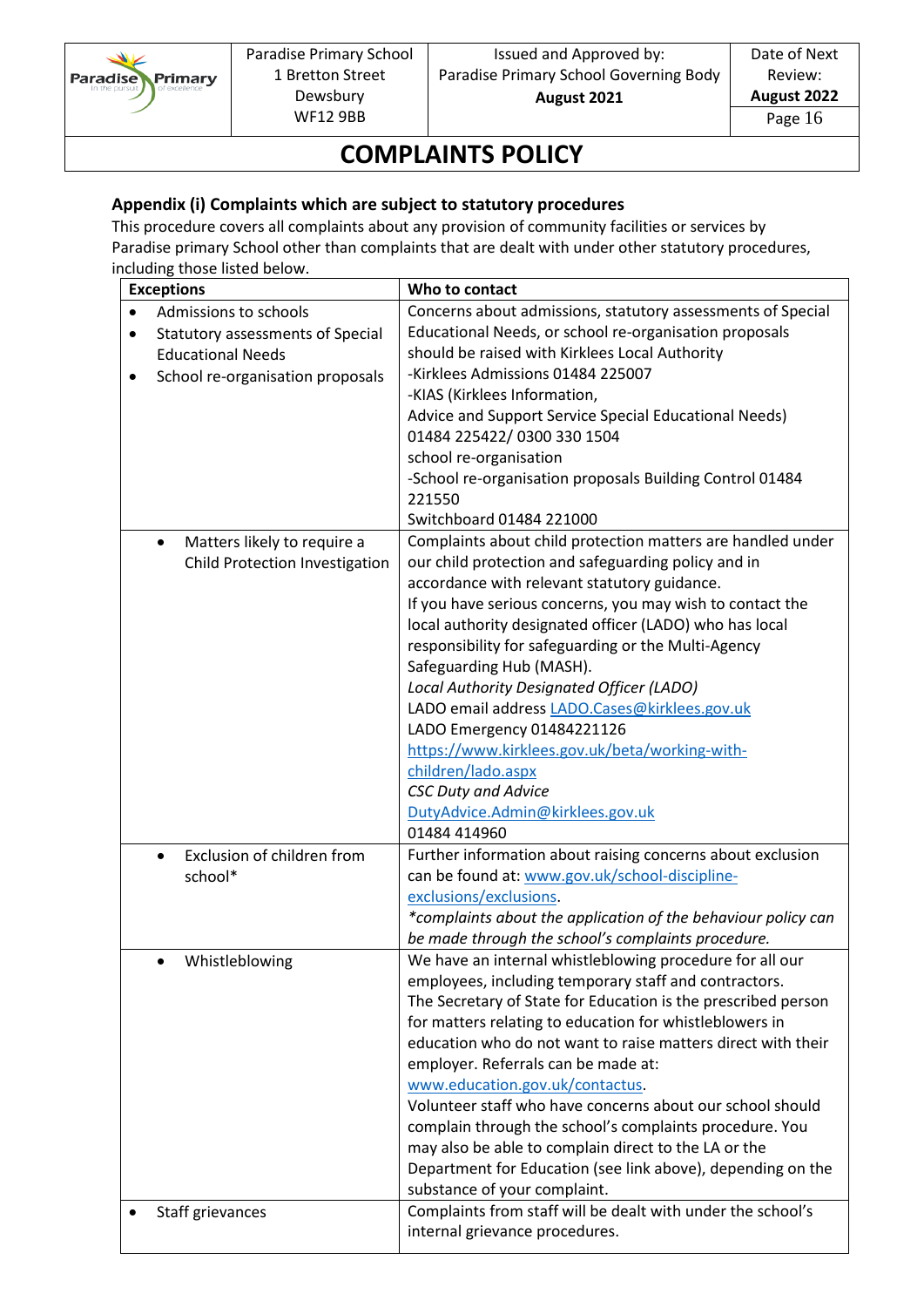

# **COMPLAINTS POLICY**

| Staff conduct                                                                                            | Complaints about staff will be dealt with under the school's<br>internal disciplinary procedures, if appropriate.<br>Complainants will not be informed of any disciplinary action<br>taken against a staff member as a result of a complaint.<br>However, the complainant will be notified that the matter is<br>being addressed. |
|----------------------------------------------------------------------------------------------------------|-----------------------------------------------------------------------------------------------------------------------------------------------------------------------------------------------------------------------------------------------------------------------------------------------------------------------------------|
| Complaints about services<br>provided by other providers who<br>may use school premises or<br>facilities | Providers should have their own complaints procedure to deal<br>with complaints about service. Please contact them direct.                                                                                                                                                                                                        |
| National Curriculum - content                                                                            | Please contact the Department for Education at:<br>www.education.gov.uk/contactus                                                                                                                                                                                                                                                 |

If other bodies are investigating aspects of the complaint, for example the police, local authority (LA) safeguarding teams or Tribunals, this may impact on our ability to adhere to the timescales within this procedure or result in the procedure being suspended until those public bodies have completed their investigations.

If a complainant commences legal action against Paradise Primary School in relation to their complaint, we will consider whether to suspend the complaints procedure in relation to their complaint until those legal proceedings have concluded.

### **Appendix (ii) Sample Policy for Unreasonable Complainants**

This policy can also be adapted to manage unreasonable or persistent contact not directly associated with, or resulting from, formal complaints.

Paradise Primary School is committed to dealing with all complaints fairly and impartially, and to providing a high quality service to those who complain. We will not normally limit the contact complainants have with our school. However, we do not expect our staff to tolerate unacceptable behaviour and will take action to protect staff from that behaviour, including that which is abusive, offensive or threatening.

Paradise Primary School defines unreasonable behaviour as that which hinders our consideration of complaints because of the frequency or nature of the complainant's contact with the school, such as, if the complainant:

- refuses to articulate their complaint or specify the grounds of a complaint or the outcomes sought by raising the complaint, despite offers of assistance
- refuses to co-operate with the complaints investigation process
- refuses to accept that certain issues are not within the scope of the complaints procedure
- insists on the complaint being dealt with in ways which are incompatible with the complaints procedure or with good practice
- introduces trivial or irrelevant information which they expect to be taken into account and commented on
- raises large numbers of detailed but unimportant questions, and insists they are fully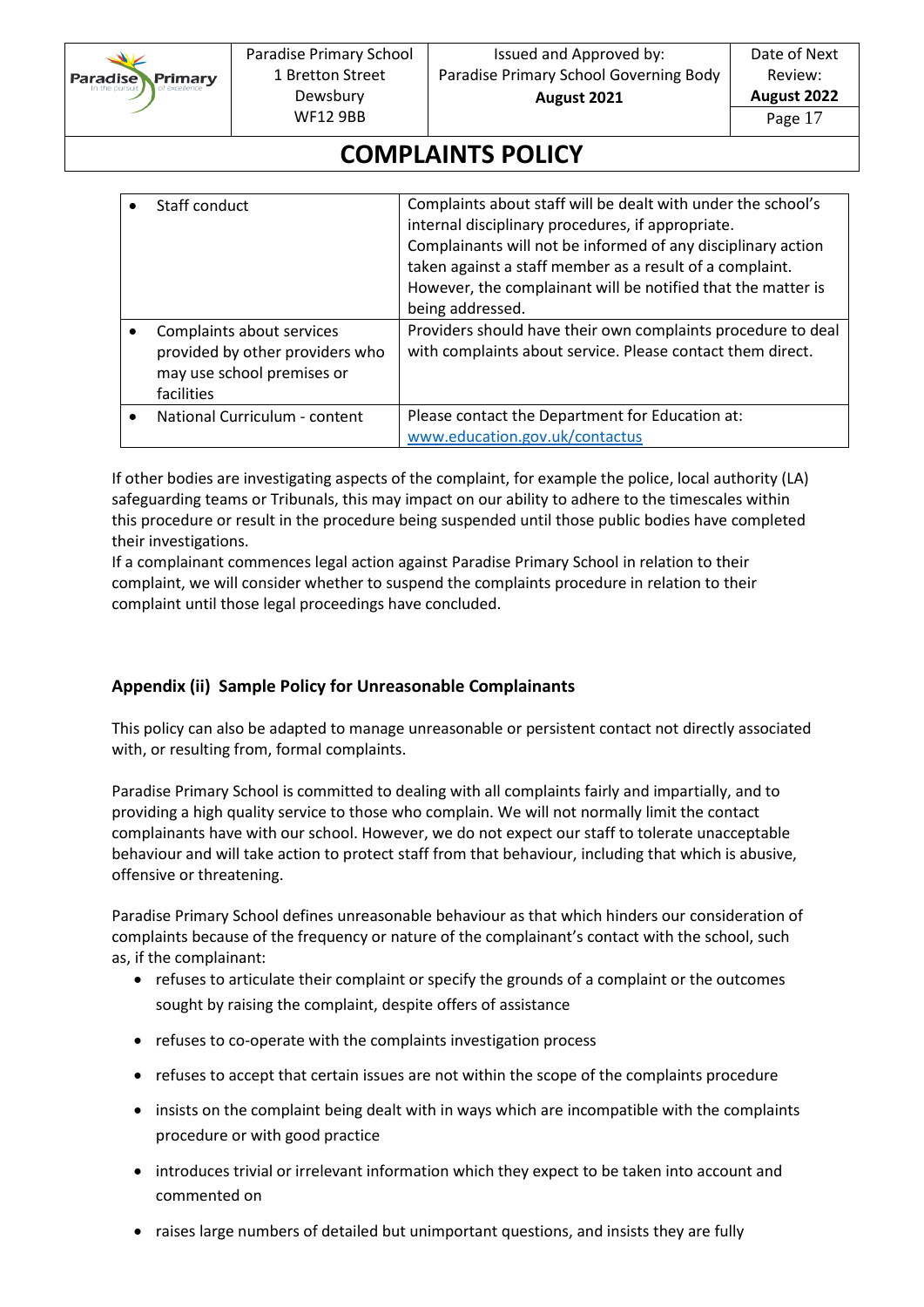

## **COMPLAINTS POLICY**

answered, often immediately and to their own timescales

- makes unjustified complaints about staff who are trying to deal with the issues, and seeks to have them replaced
- changes the basis of the complaint as the investigation proceeds
- repeatedly makes the same complaint (despite previous investigations or responses concluding that the complaint is groundless or has been addressed)
- refuses to accept the findings of the investigation into that complaint where the school's complaint procedure has been fully and properly implemented and completed including referral to the Department for Education
- seeks an unrealistic outcome
- makes excessive demands on school time by frequent, lengthy and complicated contact with staff regarding the complaint in person, in writing, by email and by telephone while the complaint is being dealt with
- uses threats to intimidate
- uses abusive, offensive or discriminatory language or violence
- knowingly provides falsified information
- publishes unacceptable information on social media or other public forums.

Complainants should try to limit their communication with the school that relates to their complaint, while the complaint is being progressed. It is not helpful if repeated correspondence is sent (either by letter, phone, email or text), as it could delay the outcome being reached.

Whenever possible, the Headteacher or Chair of Governors will discuss any concerns with the complainant informally before applying an '*unreasonable'* marking.

If the behaviour continues, the Headteacher will write to the complainant explaining that their behaviour is unreasonable and ask them to change it. For complainants who excessively contact Paradise Primary School causing a significant level of disruption, we may specify methods of communication and limit the number of contacts in a communication plan. This will be reviewed after six months.

In response to any serious incident of aggression or violence, we will immediately inform the police and communicate our actions in writing. This may include barring an individual from Paradise Primary School.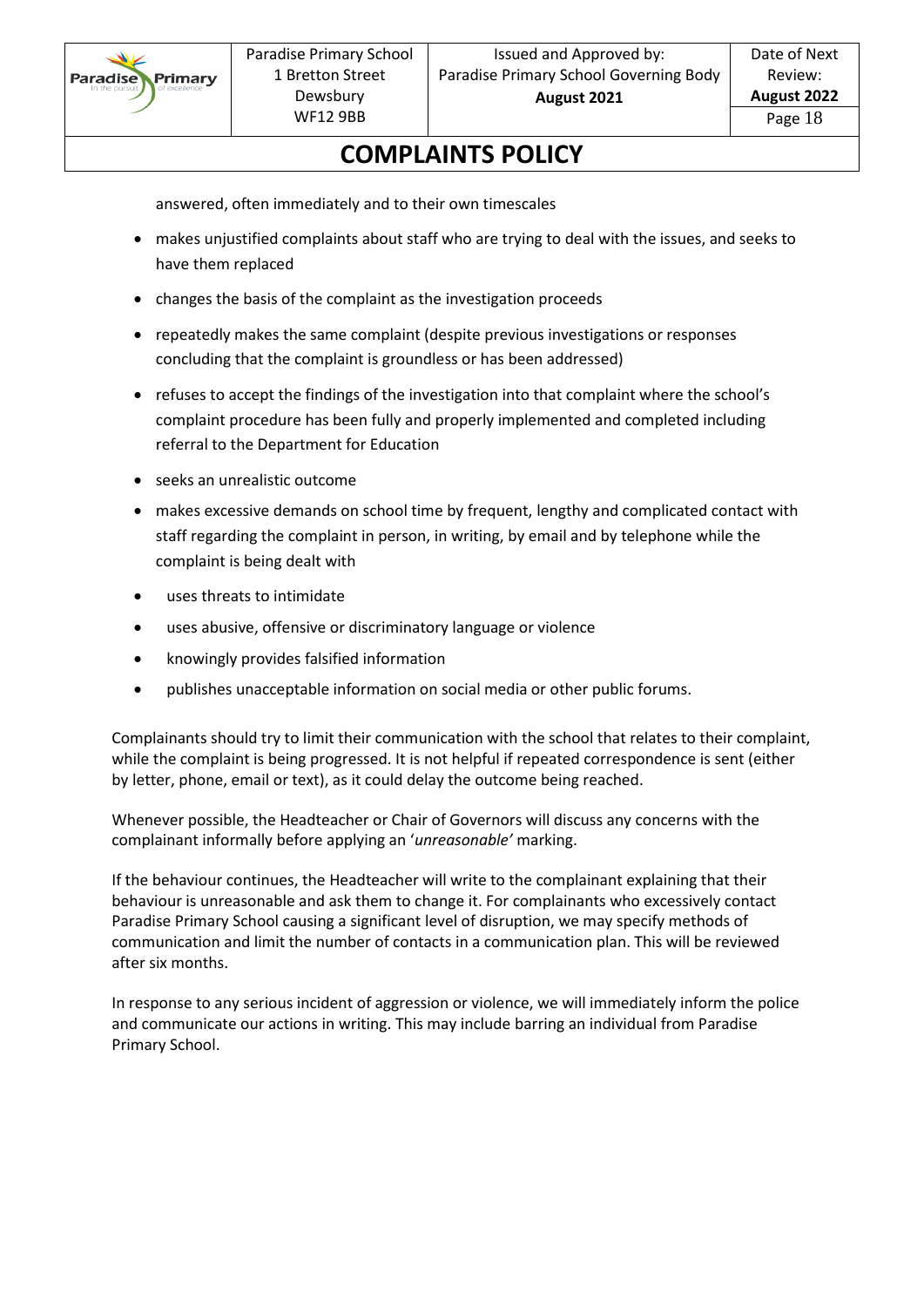

# **COMPLAINTS POLICY**

### **Appendix (iii) Roles and Responsibilities**

#### **Complainant**

The complainant will receive a more effective response to the complaint if they:

- explain the complaint in full as early as possible
- co-operate with the school in seeking a solution to the complaint
- respond promptly to requests for information or meetings or in agreeing the details of the complaint
- ask for assistance as needed
- treat all those involved in the complaint with respect
- refrain from publicising the details of their complaint on social media and respect confidentiality.

#### **Investigator**

The investigator's role is to establish the facts relevant to the complaint by:

- providing a comprehensive, open, transparent and fair consideration of the complaint through:
	- $\circ$  sensitive and thorough interviewing of the complainant to establish what has happened and who has been involved
	- o interviewing staff and children/young people and other people relevant to the complaint
	- o consideration of records and other relevant information
	- o analysing information
- liaising with the complainant and the Headteacher as appropriate to clarify what the complainant feels would put things right.

The investigator should:

- conduct interviews with an open mind and be prepared to persist in the questioning
- keep notes of interviews or arrange for an independent note taker to record minutes of the meeting
- ensure that any papers produced during the investigation are kept securely pending any appeal
- be mindful of the timescales to respond
- prepare a comprehensive report for the Headteacher or complaints panel that sets out the facts, identifies solutions and recommends courses of action to resolve problems.

The Headteacher or complaints panel will then determine whether to uphold or dismiss the complaint and communicate that decision to the complainant, providing the appropriate escalation details.

#### **Headteacher**

The Headteacher should:

- ensure that the complainant is fully updated at each stage of the procedure
- liaise with staff members, deputy Headteacher, Chair of Governors, and LAs (if appropriate) to ensure the smooth running of the complaints procedure
- be aware of issues regarding:
	- o sharing third party information
	- $\circ$  additional support. This may be needed by complainants when making a complaint including interpretation support or where the complainant is a child or young person
- keep records.

### **Chair to the Governing Body**

The Chair is the contact point for the complainant and the panel and should:

• ensure that all people involved in the complaint procedure are aware of their legal rights and duties, including any under legislation relating to school complaints, education law, the Equality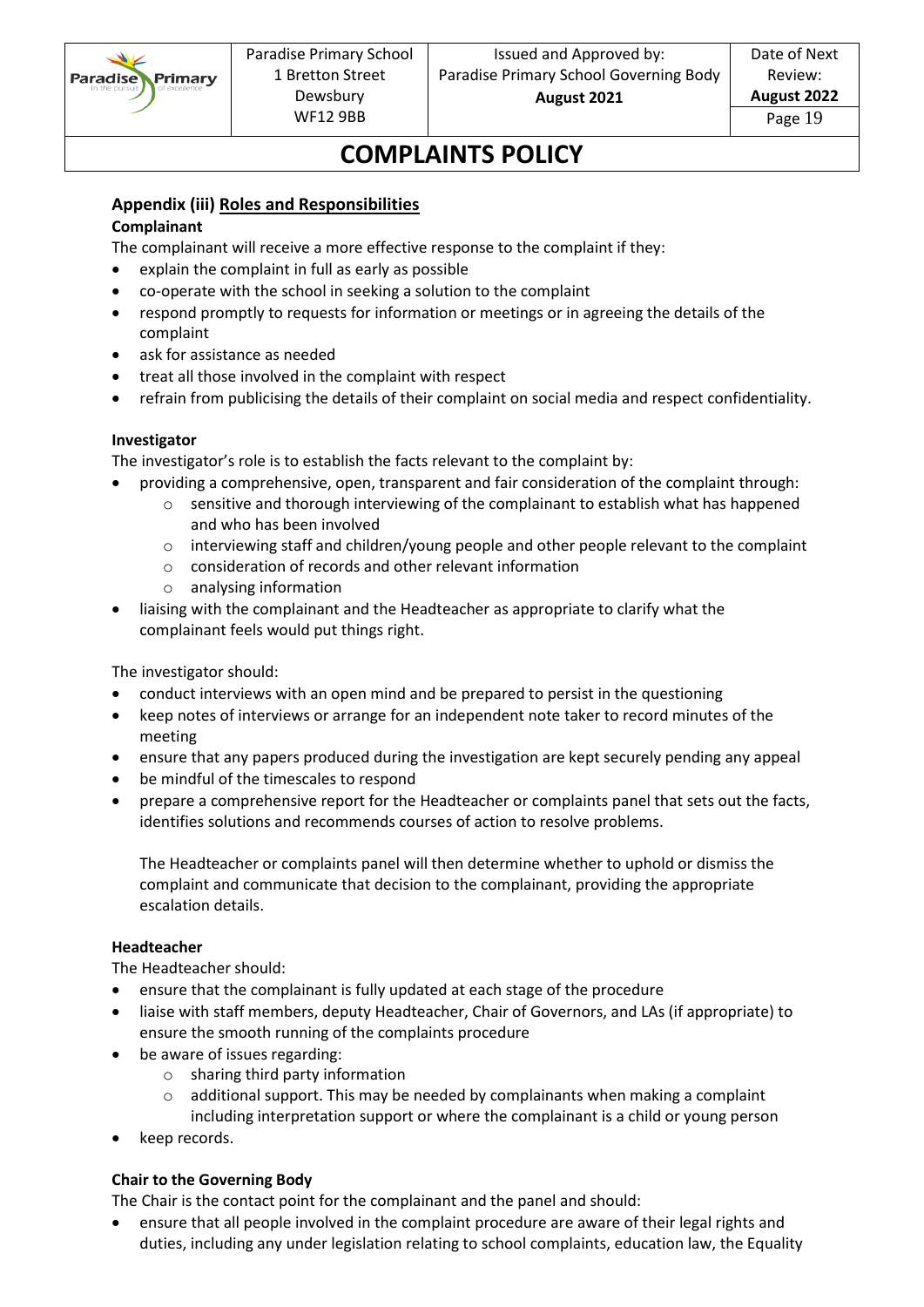

# **COMPLAINTS POLICY**

Act 2010, the Freedom of Information Act 2000, the Data Protection Act (DPA) 2018 and the General Data Protection Regulations (GDPR)

- set the date, time and venue of the meeting, ensuring that the dates are convenient to all parties (if they are invited to attend) and that the venue and proceedings are accessible
- collate any written material relevant to the complaint (for example; stage 1 paperwork, school and complainant submissions) and send it to the parties in advance of the meeting within an agreed timescale
- record the proceedings
- circulate the minutes of the meeting
- notify all parties of the panel's decision.

### **Panel Chair**

The panel's chair, who is nominated in advance of the complaint meeting, should ensure that:

- both parties are asked (via the Chair) to provide any additional information relating to the complaint by a specified date in advance of the meeting
- the meeting is conducted in an informal manner, is not adversarial, and that, if all parties are invited to attend, everyone is treated with respect and courtesy
- complainants who may not be used to speaking at such a meeting are put at ease. This is particularly important if the complainant is a child/young person
- the remit of the panel is explained to the complainant
- written material is seen by everyone in attendance, provided it does not breach confidentiality or any individual's rights to privacy under the DPA 2018 or GDPR. If a new issue arises it would be useful to give everyone the opportunity to consider and comment upon it; this may require a short adjournment of the meeting
- both the complainant and the school are given the opportunity to make their case and seek clarity, either through written submissions ahead of the meeting or verbally in the meeting itself
- the issues are addressed
- key findings of fact are made
- the panel is open-minded and acts independently
- no member of the panel has an external interest in the outcome of the proceedings or any involvement in an earlier stage of the procedure
- the meeting is minuted
- they liaise with the Chair and Headteacher

### **Panel Member**

Panel members should be aware that:

person does not feel intimidated.

- the meeting must be independent and impartial, and should be seen to be so No governor may sit on the panel if they have had a prior involvement in the complaint or in the circumstances surrounding it.
- the aim of the meeting should be to resolve the complaint and achieve reconciliation between the school and the complainant We recognise that the complainant might not be satisfied with the outcome if the meeting does not find in their favour. It may only be possible to establish the facts and make recommendations.
- many complainants will feel nervous and inhibited in a formal setting Parents/carers often feel emotional when discussing an issue that affects their child.
- extra care needs to be taken when the complainant is a child/young person and present during all or part of the meeting Careful consideration of the atmosphere and proceedings should ensure that the child/young